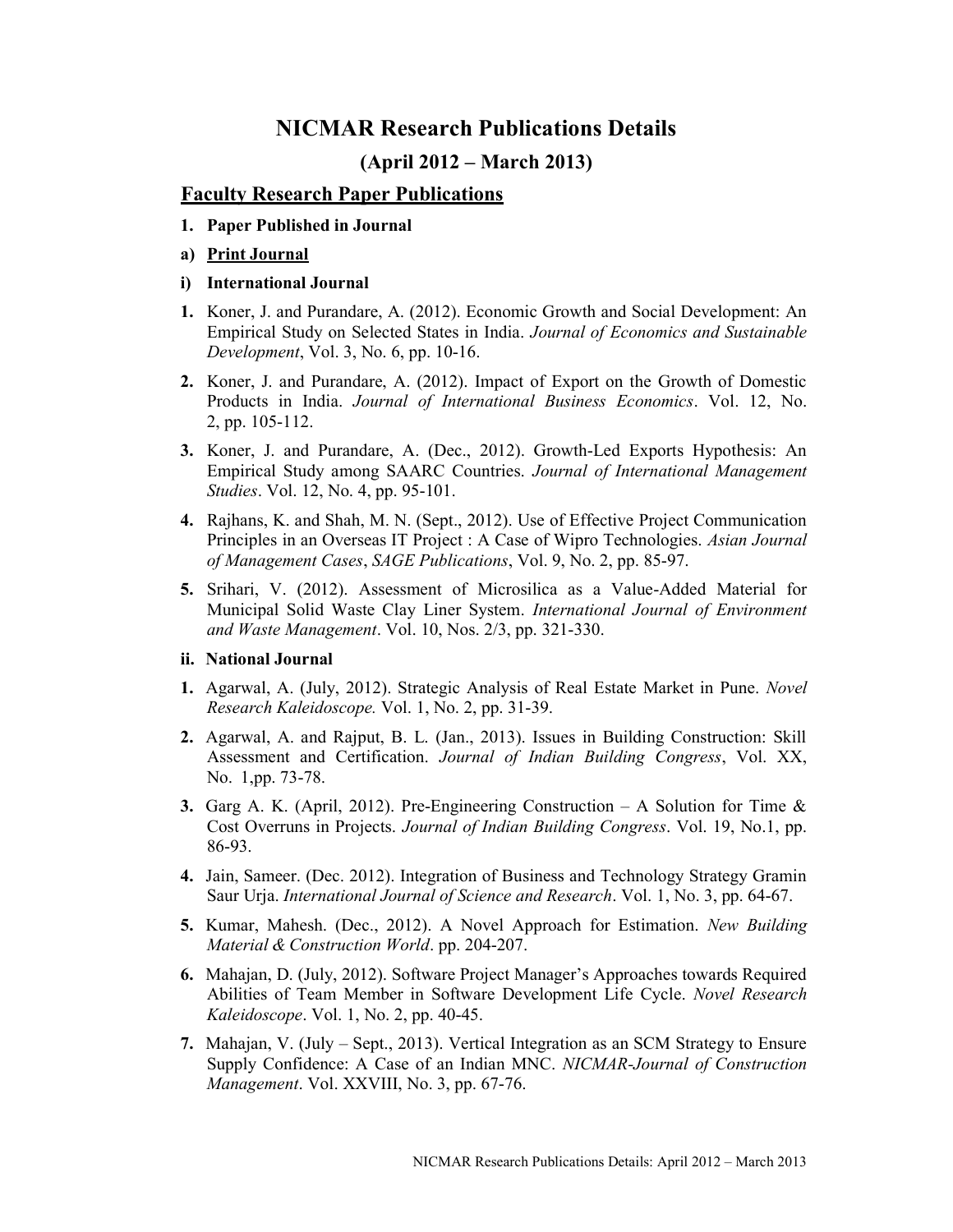- 8. Muralidhar P., Ravindranath, K. and Srihari, V. (Dec., 2012). Green Supply Chain Management Strategies using AHP and GRA. Industrial Engineering Journal. Vol. V, No. 12, pp. 31-34.
- 9. Muralidhar, P., Ravindranath, K. and V. Srihari. (April, 2012). Competitive Strategies for Sustainable Supply Chain Management – A Case Study using AHP. Industrial Engineering Journal. Vol. 2, No. 4, pp. 24-27.
- 10. Pai, S. and Tripathi, A. (Oct.-Dec., 2012). Application of Public Private Partnership (PPP) in Health Care Sector in India. NICMAR-Journal of Construction Management, Vol. XXVII, No. 4, pp. 45-54.
- 11. Pathak, S. R. and Yadav, S. R. (Oct.-Nov. 2012). Mix Design Methodology for Concrete Made With Recycled Aggregates. International Journal of 3R's. Vol. 3, pp. 482-490.
- 12. Patil, V. (Aug. 2012). Impact of DRTs Recovery of NPAs. The Indian Banker. Vol. 7, No. 10, pp. 50-53.
- 13. Rajhans, K. (2012). Effective Organizational Communication: A Key to Employee Motivation and Performance. Interscience Management Review. Vol. 2, No. 2, pp. 84-88.
- 14. Rajput, B. L. (July, 2012). Material Wastage in the Building Construction Projects. The IUP Journal of Structural Engineering. Vol. 5, No. 3, pp. 70-78.
- 15. Ramakrishna N., M. Ashwin Kumar, D. Vivek Kumar and G. Arun Kumar. (April-June & July-Sept., 2012). Determinants of the Success of Real Estate Projects: A Study of Selected Firms in Hyderabad. NICMAR-Journal of Construction Management, Vol. XXVII, No. 2 & 3, pp. 38-52.
- 16. Ramakrishna, N. (April-June, 2012). Slum Redevelopment in Cities: Current Approaches and Alternate Models. Institute of Town Planners, India Journal. Vol. 9, No. 2, pp. 15-25.
- 17. Ramakrishna, N. (July-Dec., 2012). The System of Local Government Finance: A Study of Select Countries. NIFM Journal of Public Financial Management. Vol. 4, No. 2.
- 18. Ramakrishna, N. (March, 2013). Infrastructure Development: Issues and Way Forward. The Global Analyst (A Business & Finance Monthly Magazine), Vol. 2, No. 3, pp. 57-59.
- 19. Ramakrishna, N., Kameshwari, K. B. S. and Ram Babu, P. (Jan., 2013). Economic Valuation of Natural Resource Damages: An Application to Ground Water Mining in NCT-Delhi. *IWRA (INDIA) Journal*. Vol. 2, No. 1, pp. 3-12.
- 20. Ramana, K. R. (Jan., 2013). The Multi-Skilled Construction Workers A Survey of the Contractor's Perception. Journal of Indian Building Congress, Vol. XX, No. 1, pp. 23-32.
- 21. Roy, D. (2012). Feasibility Study of Pre-Engineered Buildings for Affordable Housing – A study of Avuai Agam. Journal of Indian Building Congress. Vol. 19, No. 1, pp. 229- 239.
- 22. Roy, D. (2012). Use of Pre-engineered Buildings for staff Quarters: A Case Study in road sector. Feasibility Study of Pre-Engineered Buildings for Affordable Housing – A study of Avuai Agam. Journal of Indian Building Congress. Vol. 19, No. 1, pp.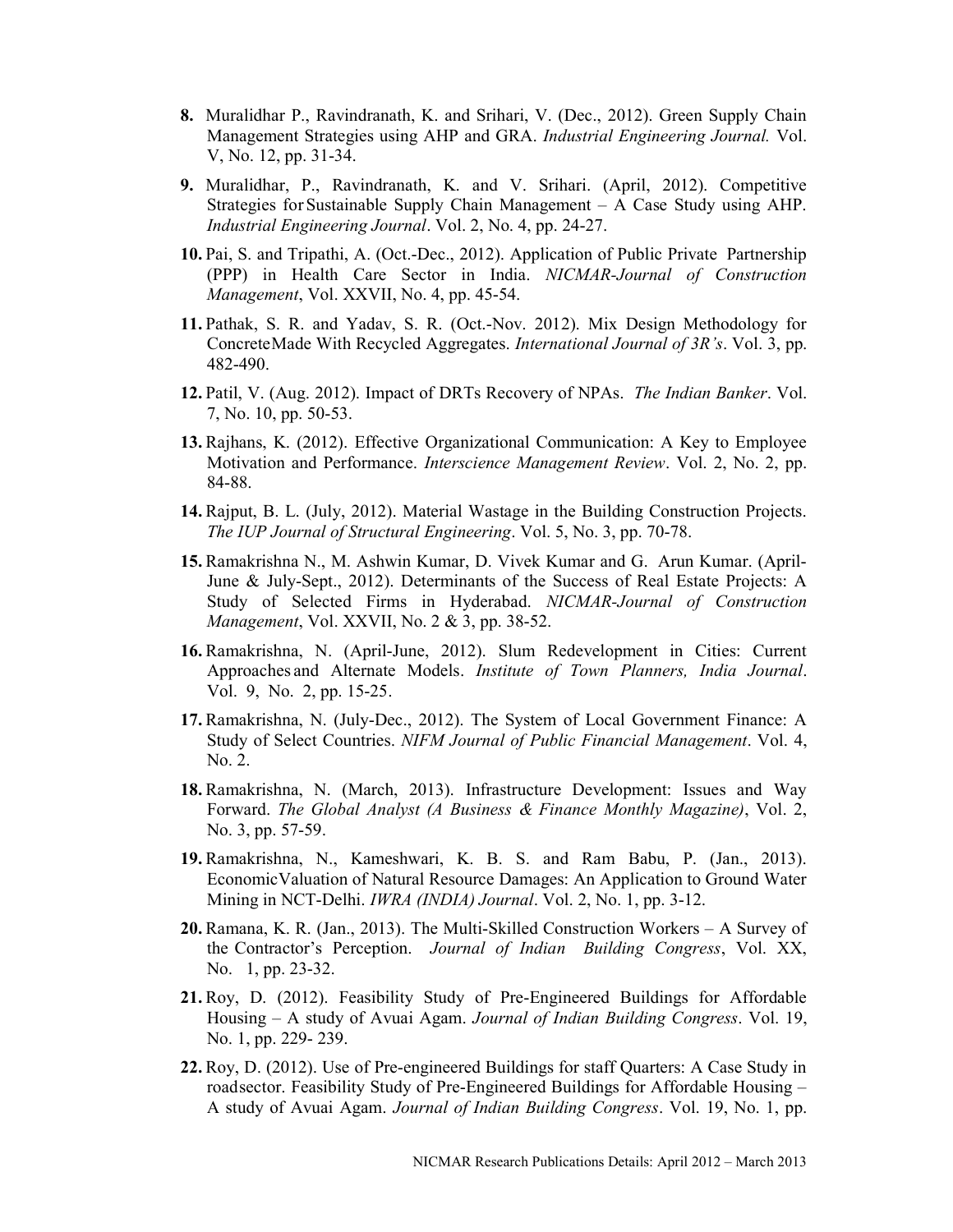208-214.

- 23. Sahu, P. K. (Oct.-Dec., 2012). Social Loss Estimation Due To Road Accidents. NICMAR- Journal of Construction Management, Vol. XXVII, No. 4, pp. 55-62.
- 24. Samudra M. S. and Phadtare, M. (Sept., 2012). Factors Influencing the Adoption of Mobile Banking with Special Reference to Pune City. ASCI Journal of Management. Vol. 42, No. 1, pp. 49-63.
- 25. Shah, M. N. (2012). Student Heterogeneity and Leadership Training: Designing Project Management Pedagogy for Maximum Learning Impact. Journal of Project, Program & Portfolio Management. Vol. 3, No. 2, pp. 28-38, 2012.
- 26. Shah, M. N. and Sanjeevani, S. (Jan.-March, 2013). A Case of Airport Cities In India : An Economic Development Perspective. NICMAR-Journal of Construction Management, Vol. XXVIII, No. 1, pp. 53-66.
- 27. Singh, A., Patwardhan, A., Abhyankar, A. and Nandial, S. (Dec. 2012). Extreme Weather Events in India - A Preliminary Analysis of Impact. Disaster  $\&$ Development. Vol. 6, No. 1 & 2, pp. 48-55.
- 28. Sriniwas, K. and Ravinder, B. (May, 2012). Concrete Cloth Its uses and application in Civil Engineering. New Building Materials & Construction World (NBM&CW). Vol. 17, No. 11, pp. 186-204.
- 29. Sundrani, D. (Jan., 2013). Skill Training of Workers for Fabricating Aluminum Doors, Windows, Structural Glazing, etc. Journal of Indian Building Congress. Vol. XX, No. 1, pp. 146-150.
- 30. Yadav, S. and Rekhra, T. (Jan.-March, 2013). Significance Of Construction Method Statement : A Case Study. NICMAR-Journal of Construction Management, Vol. XXVIII, No. 1, pp. 67-76.
- b) Online Journal
- 1. Das, B. B. and Raut, S. K. (Aug., 2012). Assessment of Compressive Strength of OPC- Based Concretes Combined by Ultrasonic Pulse Velocity and Rebound Hammer. Journal of Construction Engineering, Technology and Management. Vol. 2, No. 2, pp. 1-16.
- 2. Deshpande, P. M. and Dawande, S. D. (April-June 2012). Study of hydrodynamics of horizontal spiral coil tube. International Journal of Engineering Research and Studies. Vol. 1, No. 3, pp. 112-114.
- 3. Koner, J., Purandare, A. and Dhume, A. (Dec., 2012). An Empirical Study on Impact of Infrastructural Development on Social and Economic Growth in Indian States. European Journal of Business and Management, Vol. 4, No. 17, pp. 16-26.
- 4. Muralidhar P., Ravindranath, K. and Srihari, V. (2012). Evaluation of Green Supply Chain Management Strategies using Fuzzy AHP and TOPSIS. International Organization of Scientific Research (IOSR). Journal of Engineering. Vol. 2, No. 4, pp. 824-830.
- 5. Muralidhar P., Ravindranath, K. and Srihari, V. (March, 2012). Application of Fuzzy AHP for Evaluation of Green Supply Chain Management Strategies. IOSR Journal of Engineering. Vol. 2, No. 3, pp. 461-467.
- 6. Muralidhar, P. and V. Srihari. (March, 2013) The Influence of GRA and TOPSIS for Assortment of Green Supply Chain Management Strategies in Cement Industry.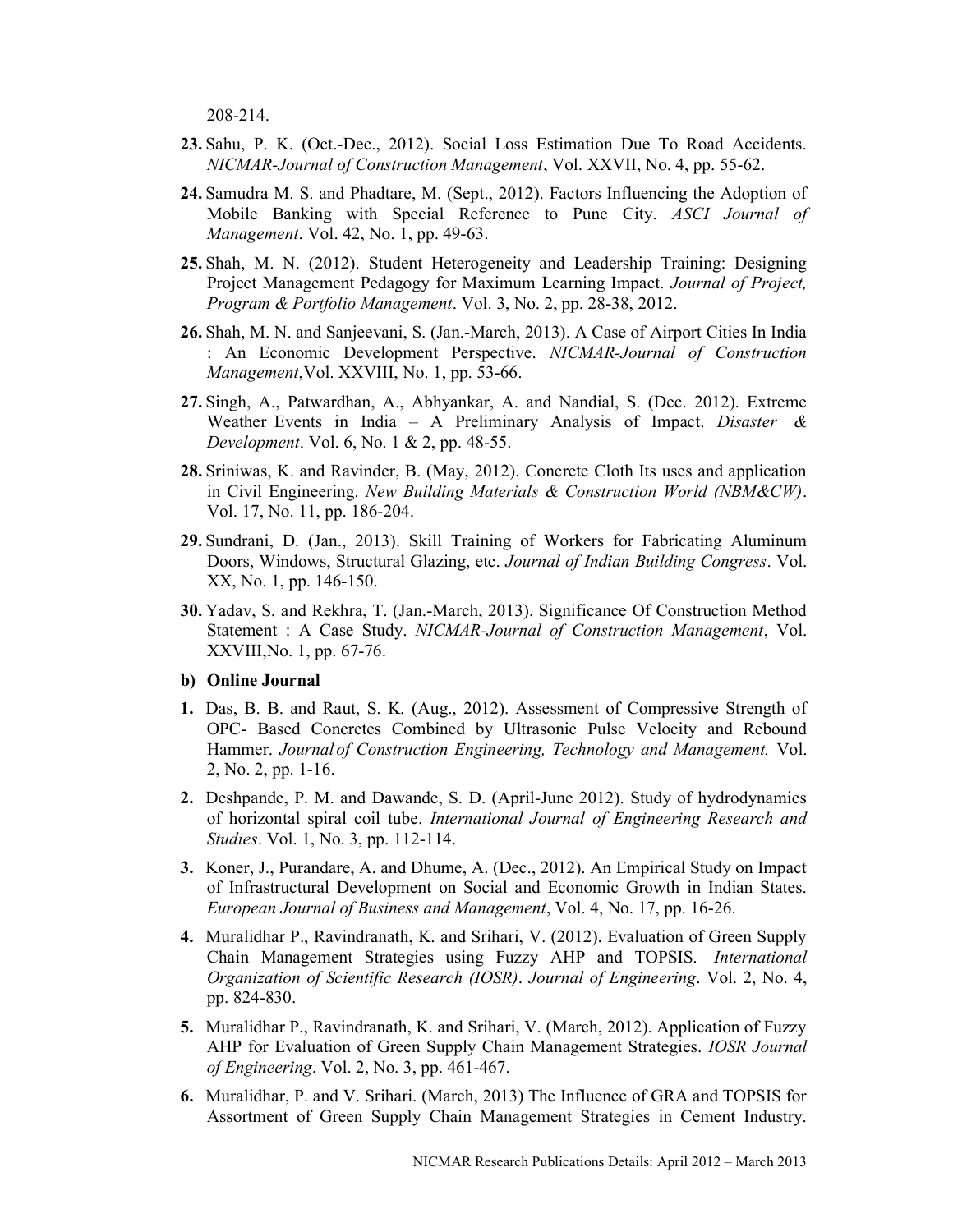International Journal of Supply Chain Management. Vol. 2, No. 1, pp 49-54.

- 7. Pai, S. and Bharath R. J. (March, 2013). Analysis of Critical Causes of Delays in Indian Infrastructure Projects. International Journal of Innovative Research & Development. Vol. 2, No. 2.
- 8. Pai, S. and Kaushik C. L. (Jan-March., 2013). Analysis of Polyester Fibre Reinforced Concrete Subjected to Elevated Temperatures. International Journal of Civil, Structural, Environmental and Infrastructure Engineering Research and Development. Vol. 3, No. 1, pp. 1-10.
- 9. Pai, S. and S. Giridharan. (Sept., 2012). Application of Theory of Constraints and Critical Chain Method for Project Management in Ultra Mega Power Projects (UMPP). International Journal of Power System, Operation and Energy Management. Vol. 2, No.3 & 4, pp. 105-108.
- 10. Sathish Kumar, R. (May, 2012). Clay Pavers-An External Flooring Material A Case Study. International Journal of Physical and Social Sciences. Vol. 2, No. 5, pp. 145-160.
- 11. Rai, S. (Jan., 2013). Review of Training & Development Practices: The Case of an Indian Manufacturing Organization. Zenith International Journal of Business Economics & Management Research. Vol. 3, No. 1, pp. 49-62.
- 12. Rajaprasad, S.V.S. and Rao, Y.V.S.S.S.V. (July-Sept., 2012). Optimization of Emergency Management System in a Construction Organization in India. International Journal of Research in Industrial Engineering. Vol. 1, No. 3, pp. 26- 38.
- 13. Sundrani, D. (Sept-Oct. 2012). Consumer Perception towards Tall Buildings. IOSR Journal of Business and Management. Vol. 4, No. 4, pp. 16-19.
- 14. Sundrani, D. and Inamdar, Y. (Oct., 2012). Exploring Methods of Replacement of Concrete Road in Two Days. International Journal of Engineering and Advanced Technology. Vol. 2, No. 1, pp. 197-199.
- 2. Papers Published in Proceedings
- 1. Kumaraswamy, M., Wong, K.K.W. and Gangadhar, M. (Dec., 2012). Integrating Teams for Built Asset Development and Management: A Hong Kong Perspective. Proceedings of ASEA-SEC-1 Conference on Research, Development, and Practice in Structural Engineering and Construction, Research Publishing Services, Singapore. pp. 865-870.

#### 3. Paper Published in Book Chapter / Edited Book

- 1. Abhyankar, A., Patwardhan A. and Inamdar, A. (Oct. 2012). Hazard impact assessment due to severe storm using remote sensed data. Climate Change Impact on Ecosystem. (Edited Book). Scientific Publishers, India. pp. 168-175.
- 2. Koner, J. (2012). Impact of Globalization on the Production of Eight Important Groups of Products in India. Global Integration, National strategies and Sectoral Impact (Studies in Economic Transformation and Public Policy). Edited Volume, IIM Lucknow and The Athenian Policy Forum Inc, Athence, Greece, pp. 167-176.
- 3. Koner, J. and Dhume, A. (2012). Impacts of Infrastructural Investment on Socio-Economic Development in India. A Compendium of Essays in Applied Econometrics. (Edited Volume). Published by IBS, Hyderabad. India. pp. 72-79.